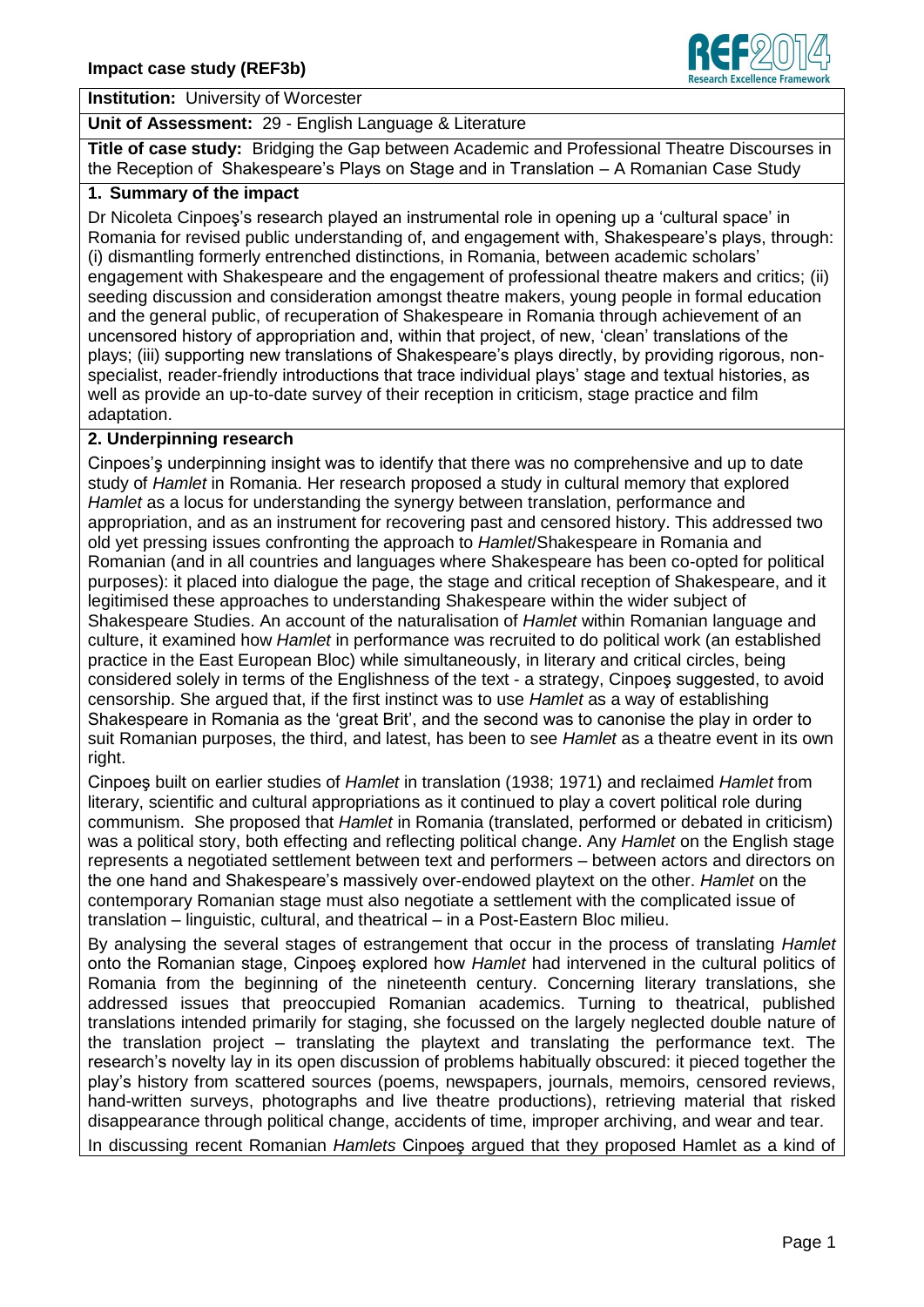# **Impact case study (REF3b)**



stranger, estranged by a form of political exile - but she also credited them with recovering the past, liberated from heavily political encoding and struggling in complex ways to rediscover theatre and history. These productions refused to tie *Hamlet* to the past (stories, histories, theatrics), posing anew the urgent question 'Who's there?' to Romania and a world of shifting borders, wars, 'thrift' times and theatre in which multi- and inter-mediality are the norm.

The project's broader academic import lay in helping to complete the picture of Shakespeare in Europe alongside recent studies on Shakespeare in Germany, Bulgaria, Poland, Hungary and Spain. It informed the continuous debate on Shakespeare's role in shaping Europe, especially in light of 2004 and 2007 remapping, providing a model of practice for Shakespeare story telling that is global and urgent.

Cinpoeş carried out the research between 2008 and 2010, while employed by the University of Worcester (as Lecturer, and subsequently Senior Lecturer in English).

#### **2. References to the research**

- Nicoleta Cinpoeş,'The Born-again Socialist Bard: *Hamlet* in Romania', in *The Hamlet Zone: Reworking Hamlet for European Cultures*, ed. Ruth Owen (Newcastle: Cambridge Scholars Press, 2012), pp91-104.
- Nicoleta Cinpoeş and Lawrence Guntner, 'Relocating *Hamlet* in European Performances in the New Millennium' in *Academic Annals of University of Iaşi*, vol. XIV supplement, In Honorem Odette Blumenfeld (Iași: Editura Universității "Al. I. Cuza", 2012), pp5-24.
- Nicoleta Cinpoeş, 'The (inter)play's the thing': *Hamlet*, Sibiu, 2008', in *Theatrical Blends: Art in the Theatre /Theatre in the* Arts, ed. Jerzy Limon and Agnieszka Zukowska (Gdansk: Slowo/ Obraz Terytoria, 2010), pp184-194.
- Nicoleta Cinpoeş, *Shakespeare's Hamlet in Romania: 1778 and 2008*. *A Study in Translation, Performance and Cultural Adaptation* (Lewinston: Edwin Mellen Press, 2010).
- Nicoleta Cinpoeş and George Volceanov, 'Prefaţă: De trei ori *Hamlet*', in *Hamlet Q1, Q2 şi F1* (Bucureşti: Paralela 45, 2010), pp 1-61 (introductory study to volume of translations).
- Nicoleta Cinpoeş, "The Long Night's Journey into Today: The Romanian *Hamlet* of the '80s", in *Shakespeare in Romania: 1950 to the Present*, ed Monica Matei Chesnoiu (Bucharest: Humanitas, 2008), pp140-69.
- Nicoleta Cinpoeş, 'Stillness in *Hamlet*', in *Shakespeare in Europe: History and Memory*, ed. Marta Gibinska and Agnieszka Romanowska (Krakow: Jagiellonian University Press, 2008), pp291- 301.

## **4. Details of the impact**

Cinpoeş' research took her to the archives of the Craiova National Theatre, one of Romania's most distinguished theatres, whose ground-breaking work was facilitated, under communism, by its geographical distance from Bucharest and frequent, politically-motivated transfer of Romania's most radical and imaginative theatre makers away from Bucharest to a less 'visible' location. In 2008, Cinpoeş began ongoing professional collaboration with the Theatre's then Director, actor Emil Boroghină, who is also Director of the William Shakespeare Foundation and organiser of the International Craiova Shakespeare Festival which brings together theatre makers, critics and Shakespeare productions from across the world. Strongly public-facing, with an extensive local as well as international following, each Festival attracts audiences of around 35,000, hosting some 20 productions, 15 workshops, several exhibitions and book launches, and an extensive community programme. Active participants include school children and students, actors, directors, and critics. It is funded by the Romanian Ministry of Culture, the Craiova Municipal Council, the General Council of Bucharest, the Romanian Cultural Institute and the Romania Theatre Union, and others. Despite encouragement to relocate the William Shakespeare Foundation to Bucharest, Boroghină has chosen to remain in Craiova, building the Foundation and Festival and creating an associated Shakespeare Centre. To promote interchange between theatre makers, the theatre-going public and academics, Cinpoeş has forged links between the Centre, the Festival, the University of Craiova and the European Shakespeare Research Association. (The latter formalised in 2011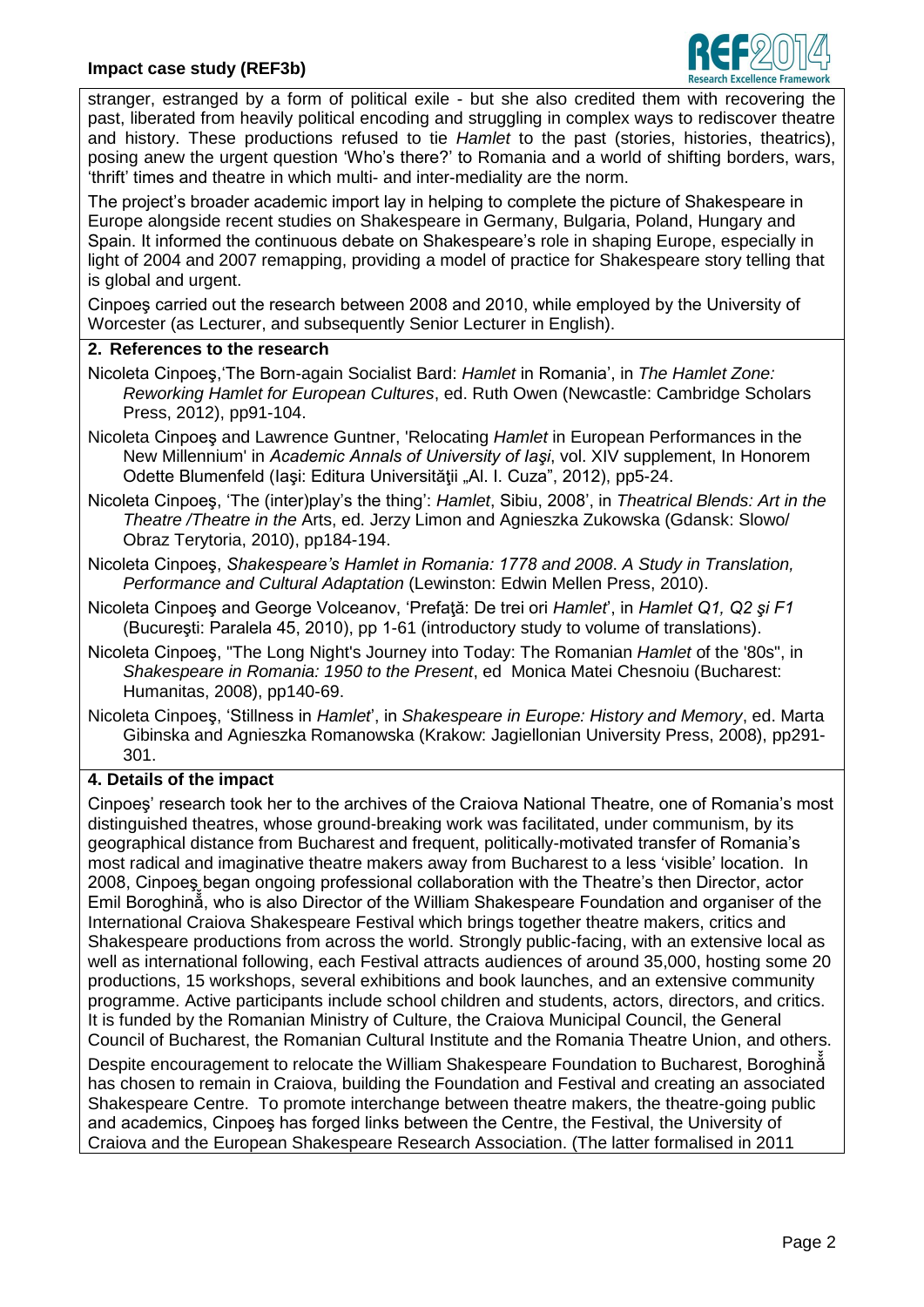

when the Festival became the alternating venue for ESRA's 'Shakespeare in Performance Seminar').

In 2008 Boroghină had expressed interest in Cinpoeş's research and forthcoming book, noting his aspiration to dedicate a Craiova Shakespeare Festival entirely to *Hamlet*. *Hamlet*, in Romania, occupies a particularly 'charged' position, with its history of co-option for propagandist purposes of the state: since the fall of communism, there have been few home-grown productions of it, and none in the past three years. Simultaneously, Cinpoeş had begun working with George Volceanov on new Shakespeare translations into Romanian: translations were urgently needed that were fit for the purposes of *staging* Shakespeare; there was a moral and political imperative to correct the many mistranslations that had occurred under communism and upon which public and cultural understanding of them still rested; translations were needed that were 'true' to the language and theatre tradition of Shakespeare and capable of introducing the public of Romania to the 'shock' of Shakespeare's thought and language. Cinpoeş undertook to provide introductions to some of the plays, beginning with *Hamlet*, and Volceanov to bring together translators with a common sense of project (some of whom, ground-breakingly, were writers and theatre directors themselves). Introductions were to be written for a general public, providing brief synopses of each play, locating them historically and providing a context of their histories in world criticism and in Romanian translation and performance.

Cinpoes brought these two projects (new translations and the Festival) together as part of a joint effort to update and open up the dialogue on Shakespeare in Romania. In 2010 (the twohundredth anniversary of *Hamlet* in Romania) the Festival was unprecedentedly given over to a single play and focussed on consideration of translation alongside performance – through a twoday conference, 'Worldwide *Hamlet'*, launch of the first two volumes of Volceanov's new, *Complete Works* (with 150 copies of the new *Hamlet* translation sold in the course of the Festival) and launch of Cinpoeş's book, *Shakespeare's Hamlet in Romania: 1778 and 2008*. *A Study in Translation, Performance and Cultural Adaptation*. The conference (involving 25 speakers) was the estival's first to be open to all *Hamlet* aficionados (the interested public, professional and amateur theatre makers, archivists, translators, critics and scholars), while simultaneously to give voice, at home, to Romanian academics long since known internationally for their work in Shakespeare Studies. It attracted 350 participants. The 200 people attending Cinpoeş's book launch included members of the general public, publishers, journalists, dramaturgs, translators of Shakespeare, actors, directors and staff of the National Theatre of Craiova.

The *Hamlet* of the *Complete Works* comprised translations of all three 17<sup>th</sup> century versions, only otherwise provided by the recent Arden edition in English. Cinpoeş saw the new translation as providing an authoritative text for use in schools with the equivalent of A-level students, in drama schools, and in professional contexts as well as in universities (where she envisaged their becoming key texts for translation studies). Her introduction was the first occasion upon which she had drawn on the outcomes of her research for the purposes of writing a text in Romanian – an unforeseen consequence of the sense of moral and political project that had stimulated her collaboration with Volceanov. The *Hamlet* translation was one of five shortlisted titles for the Romanian Writers Association Book of the Year award in 2010 – the first time that a translation had been put forward for the prize.

The 2010 *Hamlet*-dedicated Festival was instrumental to development of broader projects. One result was that, in 2012, the ESRA/Festival two-day conference, 'Shakespeare and Performing Places' occurred with 'open doors', its debates expanded to include Shakespeare in education, in prison, and in Manga books and to consider the spaces that professional, amateur and school productions inhabit and transform. Cinpoeş's close collaboration with Profs Michael Dobson (Director of the Shakespeare Institute), Boika Sokolova (Notre Dame in London) and Lawrence Guntner (Poznan University) ensured the event's success, which has since become a regular Festival attraction.

The 2014 Festival will host a four-day conference, 'Everyman's Studies', open to *all* Shakespeare makers (actors and directors professional and amateur, teachers, translators, critics and academics). The *Complete Works* translations project (due from completion in 2016) has entered